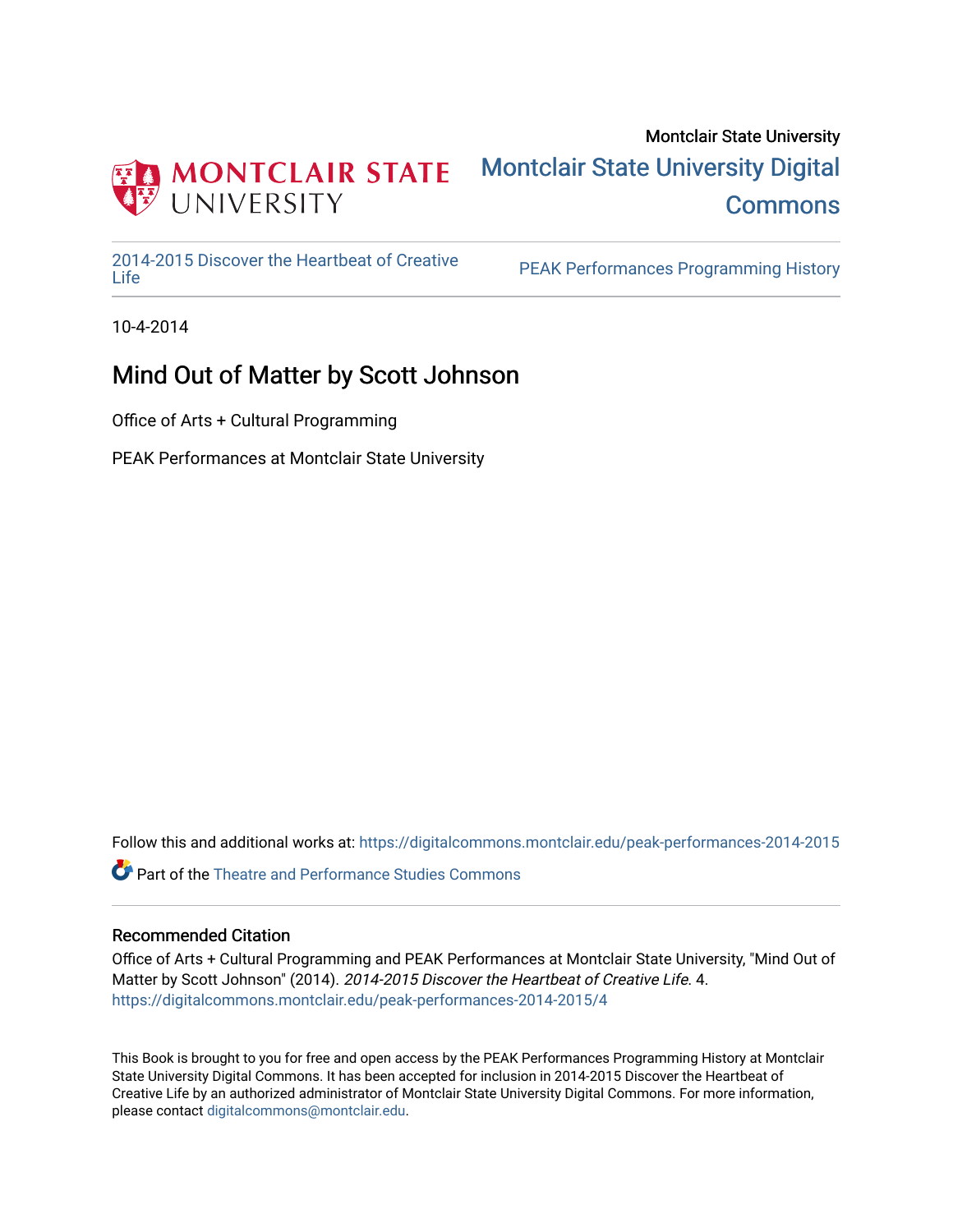October 4 & 5, 2014 Alexander Kasser Theater



World Premiere!



# Scott Johnson | Alarm Will Sound **Mind Out of Matter**









### Performed by Alarm Will Sound Artistic Director and Conductor Alan Pierson

Erin Lesser, flute, piccolo Christa Robinson, oboe Alex Hamlin, clarinet, saxophone **Elisabeth Stimpert, clarinets** Gina Cuffari, bassoon **Matt Marks, French horn Mike Gurfield, trumpet Michael Clayville, trombone** John Orfe, piano, keyboard **Chris Thompson, percussion** Matt Smallcomb, percussion Ben Russell, violin **Caleb Burhans, violin, electric guitar** Nadia Sirota, viola Stefan Freund, cello Logan Coale, double bass, electric bass **Gavin Chuck, Managing Director** Jason Varvaro, Production Manager

Dr. Susan A. Cole, President Daniel Gurskis, Dean, College of the Arts Jedediah Wheeler, Executive Director, Arts & Cultural Programming

World Premiere!

## Scott Johnson | Alarm Will Sound **Mind Out of Matter**

#### Composer Scott Johnson

Based on the voice and ideas of **Daniel C. Dennett** 

The creation of Mind Out of Matter was supported by New Music USA and the New York State Council on the Arts with the support of Governor Andrew Cuomo and the New York State Legislature, with additional production support from Peak Performances @ Montclair State (NJ).

### Program

Mind Out of Matter Cow Design Invisible Agents Winners Good for Itself **Stewards** Surrender Awe

Duration: 1 hour 15 minutes, no intermission.

In consideration of both audience and performers, please turn off all electronic devices. The taking of photographs or videos and the use of recording equipment are not permitted. No food or drink is permitted in the theater.

#### Office of Arts & Cultural Programming

Executive Director **Jedediah Wheeler** Executive Producer **Jill Dombrowski** Producer **Jessica Wasilewski** Production/Facility Manager **J. Ryan Graves** Cultural Engagement Director **Carrie Urbanic** Media and Marketing Specialist **Amy Estes** Director of Audience Services **Robert Hermida** Lighting Supervisor **Chris Holland** Cultural Engagement Assistant **Hannah Rolfes**  Production Associate **Gillian P. Holmes**  Film Project Coordinator **Omonike Akinyemi** Box Office Manager **Pierson Van Raalte** House Manager **Maureen Grimaldi** Marketing/PR Assistant **Noah Befeler** Graphics **Patrick Flood/pfloodesign.com** Press **Ellen Jacobs Associates** Program Editor **Susan R. Case** Production Run Crew **Marc Critelli, Harrison Goodbinder, Colin Van Horn, Benjamin Weill**

Montclair State's **Office of Arts & Cultural Programming** (ACP) presents and produces leading artists of the world in dance, music, theater, and opera. Under its signature series Peak Performances, ACP has produced works such as Zinnias: The Life of Clementine Hunter by Robert Wilson, Bernice Johnson Reagon, Toshi Reagon, and Jacqueline Woodson; Dog Days by David T. Little and Royce Vavrek; Harry Partch's Oedipus; and Ridge Theater's The Difficulty of Crossing a Field by David Lang. In addition, ACP has commissioned works by Bill T. Jones, Kronos Quartet, Jan Fabre, Liz Lerman, Wayne McGregor, Laurie Anderson, Romeo Castellucci, Richard Alston, Susan Marshall, Fred Hersch, and David Gordon.

@peakperfs

## Staff

**Alexander Kasser Theater**

**Founders** Mary Mochary I. Michael Kasser Alexandra and Seth Bergstein Matthew Mochary

\_\_\_\_\_\_\_\_\_\_\_\_\_\_\_\_\_\_\_\_\_\_\_\_

Automatic Data Processing Doris and Felix Beck Robert and Barbara Constable Andrew Constable George and Linda Hiltzik Montclair State University Alumni Association Margaret and Herman Sokol Jack and Jeanette Sullivan

#### **Benefactors** Arlene Allen Bank of America John and Cynthia Barnes Grace Lyon Concialdi Jean Hall The Hillier Group Audrey V. Leef The Prudential Insurance Company of America Schering-Plough Research Institute Wachovia Bank Josh and Judy Weston

### Major Donors

#### **The 2014/15 season is made possible in part by funds from:**

| The National Endowment for the Arts                                                                                      |                   |
|--------------------------------------------------------------------------------------------------------------------------|-------------------|
| The Andrew W. Mellon Foundation                                                                                          | ART WORKS.        |
| The New Jersey State Council on the Arts/Department of State.<br>a Partner Agency of the National Endowment for the Arts |                   |
| Discover Jersey Arts                                                                                                     | state.<br>"Ouncil |
| National Dance Project (NDP) of the New England Foundation for the Arts                                                  | <b>IRTS</b>       |
| Alison and James T. Cirenza                                                                                              |                   |
| Robert and Holly Gregory                                                                                                 |                   |
| The Honorable Mary Mochary                                                                                               |                   |

To view our complete season and for more information, visit **peakperfs.org**.

$$
\blacksquare
$$
  
\nFind us on  
\nFacebook

 $\blacksquare$ 

### College of the Arts

Dean **Daniel Gurskis** Associate Dean **Ronald L. Sharps** Assistant Dean **Linda D. Davidson** Director of Administration **Marie Sparks** College Administrator **Zacrah S. Battle** Executive Assistant to the Dean **Alyson Thelin** Program Assistant **Kilolo Kumanyika** Art and Design **Aissa Deebi** John J. Cali School of Music **Jon Robert Cart** School of Communication and Media **Merrill Brown** Theatre and Dance **Randy Mugleston** Broadcast and Digital Media Facilities **Nick Tzanis** University Art Galleries **Teresa Rodriguez**